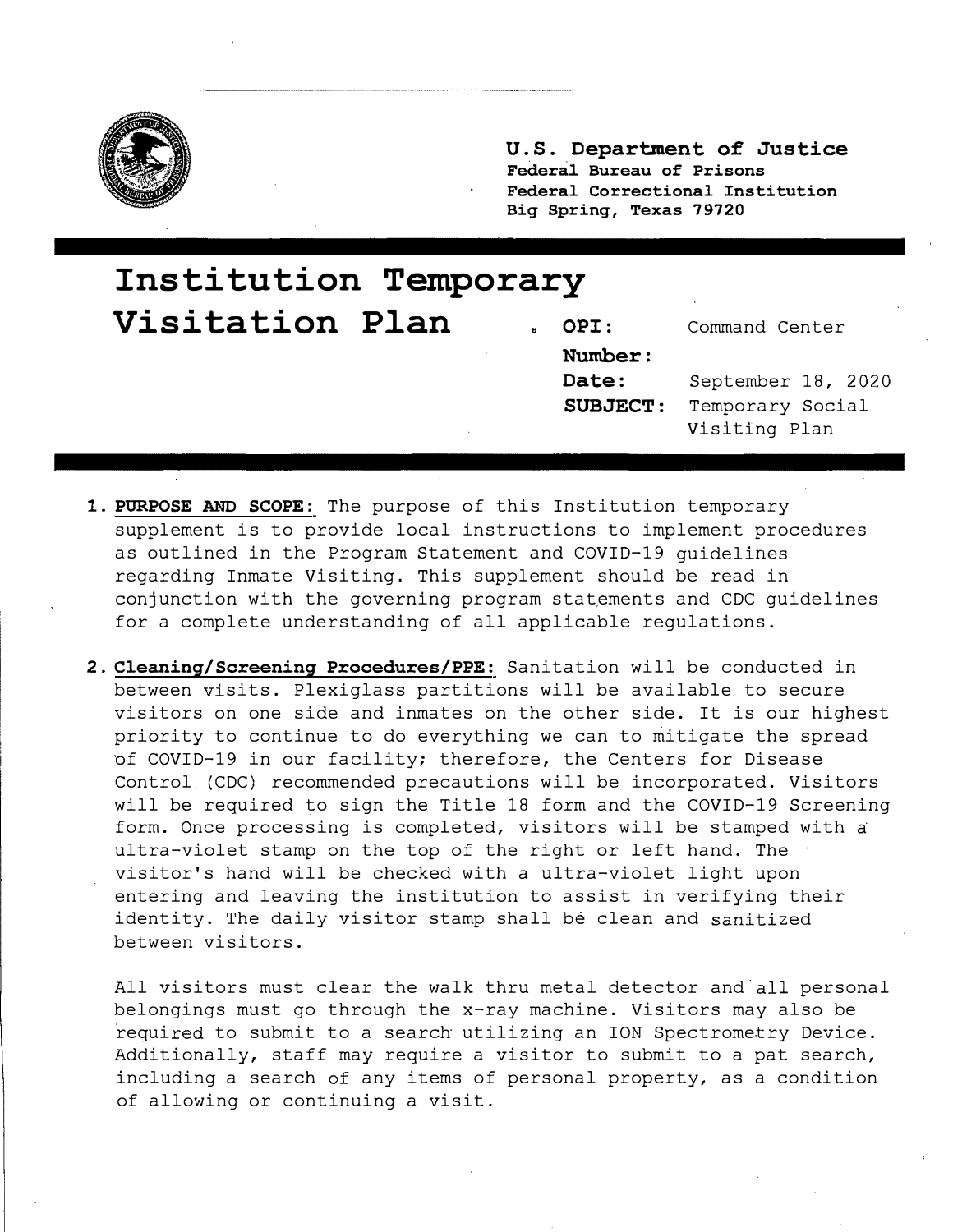Visitors refusing to submit to or comply with authorized search procedures will be denied entry to Bureau grounds and facilities, or required to leave. Except for emergencies, as authorized by the Warden, visual searches must be conducted by staff of the same sex as the person being searched. If an inmate or visitor does not pass the screening process, the visit will not take place. Visitors will be required to have their own CDC approved facemasks. The mask must be securely covering all areas of the nose and mouth. Bandanas will not be allowed.

Masks will NOT display illicit or vulgar images and/or wording. Special, one-time visits, during regular visiting hours, will be completed by the Unit Team and must be approved in advance by the Warden or designee.

- **3. FCI Visiting Room Capacity and Procedures:** Visits will be conducted for one (1) hour. Only two {2) visitors per inmate will be approved per visit. All visitors will be on the inmate's approved visitation list. Adding a new visitor to an existing approved visiting list may take up to one (1) month for approval. The FCI will be able to accommodate 30 visitors and 15 inmates for five intervals. This translates to a total of 150 visitors and 75 inmates daily. Please plan accordingly, especially if visitors will be coming in from out of town. There will be 15 available tables for visitation. Due to any potential future COVID 19 developments, the visitation schedule is subject to change. Any updates or revisions to our visiting procedures will �e made available as soon as time permits.
- **4. FCI Visiting Days:** Visitation will be held on Mondays and Tuesdays at the FCI and at the Satellite Camp from 8:00 a.m. to 3:00 p.m.
- **5. Unit Rotation:** The FCI schedule for inmates housed in Unit Sunrise will visit on Mondays and the inmates housed in Unit Sunset will visit on Tuesdays. It is the Unit Team's responsibility to update the visiting computer system, provide a printout of the inmate's approved visiting list and place it in the inmate's central file and in the hard files maintained in the control center sally port. The hard files maintained in the control center sally port will be the backup system to the computer visiting program.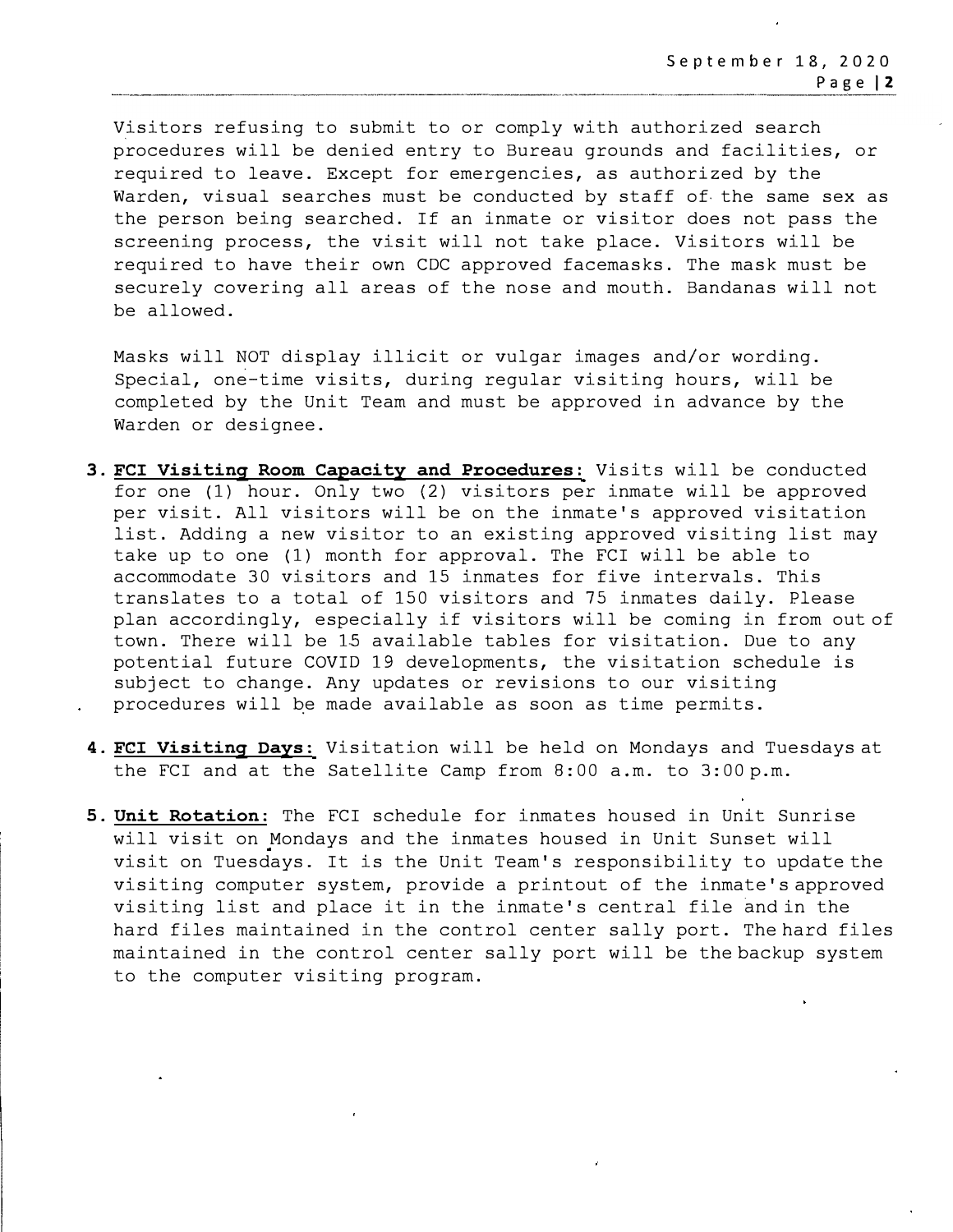## **6. FCI Visiting Schedule:**

| Timeslot SR/SS | $8:00$ a.m. $-$ 9:00 a.m.                |
|----------------|------------------------------------------|
|                | $9:30$ a.m. - 10:30 a.m.                 |
|                | $11:00$ a.m. - $12:00$ p.m.              |
|                | $12:30 \text{ p.m.} - 1:30 \text{ p.m.}$ |
|                | $2:00 \text{ p.m.} - 3:00 \text{ p.m.}$  |

- **7. Satellite Camp Capacity:** The requirements and restrictions for visiting inmates at the Satellite Camp will be the same as those for the FCI, with the exception that a hand stamp and metal detector is not necessary for Camp visitors. Visitors for the Satellite Camp will be processed by the Camp Visiting Room Officer. Visits will be conducted for one (1) hour. Only two (2) visitors per inmate will be approved per visit. All visitors will be on the inmate's approved visitation list. Adding a new visitor to an existing approved visiting list may take up to one (1) month for approval. Please plan accordingly, especially if visitors will be coming in from out of town. The SCP will be able to accommodate 20 visitors and 10 inmates for five intervals. This translates to a total of 100 visitors and 50 inmates daily. We have also accounted time for sanitation in between visits. These numbers reflect the greatest number of visitors/inmates we may accommodate with the square footage. Visitation will be contactless and will adhere to 6 ft. social distancing guidelines.
- **8. Satellite Camp Visiting Days:** Visitation will be held on Mondays and Tuesdays at the FCI from 8:00 a.m. to 3:00 p.m.

| Timeslot A | $8:00$ a.m. $-$ 9:00 a.m.                |
|------------|------------------------------------------|
| Timeslot B | $9:30$ a.m. - 10:30 a.m.                 |
| Timeslot C | $11:00$ a.m. $-$ 12:00 p.m.              |
| Timeslot D | $12:30 \text{ p.m.} - 1:30 \text{ p.m.}$ |
| Timeslot E | $2:00 \text{ p.m.} - 3:00 \text{ p.m.}$  |

## **9. Satellite Camp Visiting Schedule:**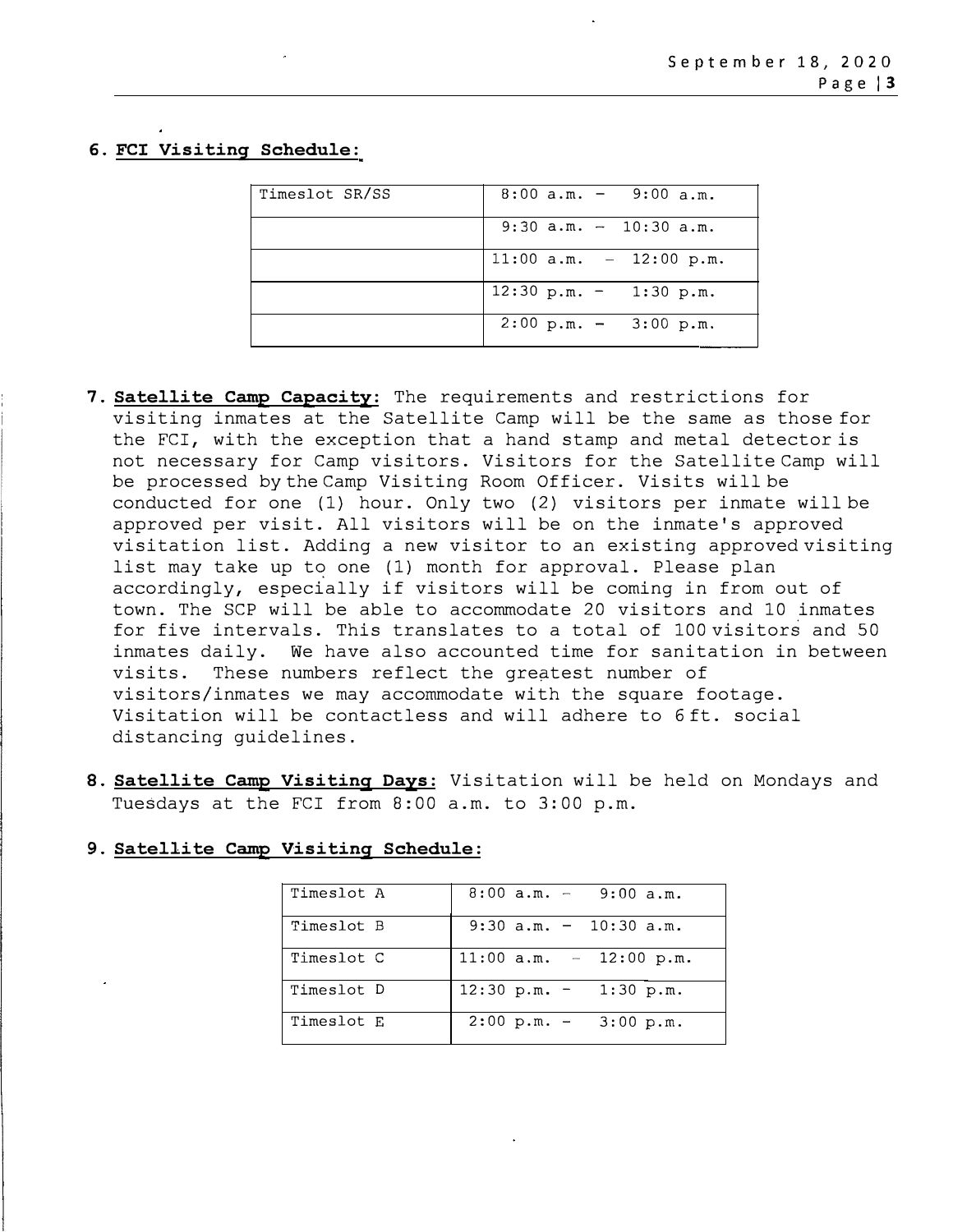**Special Housing Visitation:** An inmate in administrative detention and disciplinary segregation status wiil continue with video visiting, with inmates only permitted two video visits per month.

**10.Inmate Responsibilities and Expectations:** All SCP inmates will be required to submit an electronic request to the **IrunateToCampAdmin** mailbox at least two weeks prior to the visit. The requests will be processed on a first come first serve basis. List your preferred timeslot in order of preference from A to E. "A" being the most preferred and "E" being the least preferred. Please review the timeframes listed below. **(Example of your email request: My requested timeslots are E, B, D, C and A).** In this example, your most desired timeframe listed is "E" 2:00 p.m. to 3:00 p.m. Your least desired timeframe is "A" from 8:00 a.m. to 9:00 a.m. If you don't provide 5 timeslots, you will be scheduled for whatever is available.

In your email, please only provide the letter that correspond with the timeframe(s) and not the actual timeframe(s). Due to social distancing, there will be 10 available tables for each of the five (5) time slots. We will notify you via email of the specific timeframe you will be scheduled to visit. If you do not receive an email notification, this means your request is still pending. Please do not resend your request to visit until you have been scheduled for a visit. Once you have been scheduled you may submit another request for a future visit. The requests will be printed and processed utilizing the dates they were received.

**11.Visitor Expectations:** All visitors will be properly attired when coming into the institution to visit. If the Front Lobby or Visiting Room Officer determines that a visitor is improperly attired, he/she will contact the Operations Lieutenant and/or IDO to determine whether to deny or terminate the visit. Visitors at the FCI/SCP will be required to sign the Title 18 form and the COVID 19 Screening form. If an inmate or visitor does not pass the screening process, the visit will not take place. Visitors will be required to have their own CDC approved facemasks.

The mask must be securely covering all areas of the nose and mouth. Bandanas will not be allowed. Masks will NOT display illicit or vulgar images and/or wording. Visitation will be contactless and will adhere to 6ft social distancing quidelines. There will be no embrace or kiss with visitors, to include children.